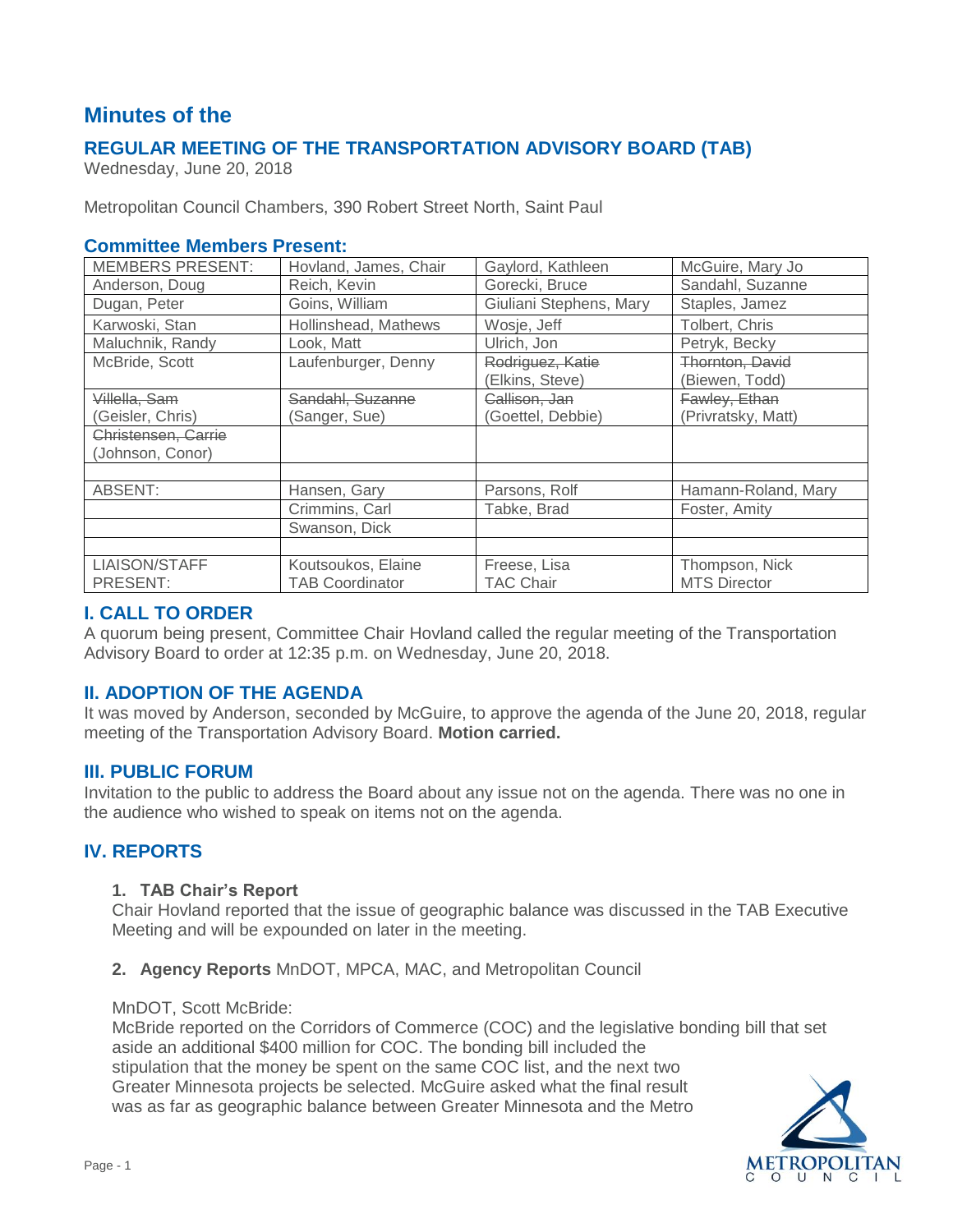Area. McBride answered that \$335 of the \$800 million is now going to the Metro District, but some people voiced the opinion that the Greater Minnesota projects that are close to the Metro should count as a Metro project.

MPCA, Todd Biewen on behalf of David Thornton: Biewen had nothing to report.

MAC, Carl Crimmins:

Crimmins was absent. Bridget Rief responded to a question that the airport hotel opening is scheduled July 14.

Metropolitan Council, Katie Rodriguez: Rodriguez was absent.

### **3. Technical Advisory Committee Meeting Report**

Freese reported that the MnDOT Project Selection process was discussed, and feedback provided to MnDOT. Freese said an overview of the MnDOT Asset Management Program was discussed as well.

# **V. CONSENT ITEMS**

**1. Approval of Minutes from May 16, 2018**

It was moved by Hollinshead, seconded by Reich, to approve the amended minutes of the May 16, 2018, regular meeting of the Transportation Advisory Board. **Motion carried.**

# **VI. ACTION ITEMS**

**1. 2018-36** Streamlined TIP Amendment: MN 77, MnDOT

TAC Executive Chair Lisa Freese presented this item. There were no questions or comments from TAB members.

It was moved by McGuire, seconded by Goettel, that:

The Transportation Advisory Board adopt an amendment into the 2018-2021 TIP to increase the cost and total project length of MnDOT's MN 77 bridge rehabilitation project (SP# 1925-56). **Motion carried.**

**2. 2018-37** Streamlined TIP Amendment: I-94, MnDOT

TAC Executive Chair Lisa Freese presented this item. There were no questions or comments from TAB members.

It was moved by Giuliani Stephens, seconded by Laufenburger, that:

The Transportation Advisory Board adopt an amendment into the 2018-2021 TIP to amend the project description of MnDOT's I-694 interchange reconstruction project (SP# 8286-81). **Motion carried.**

**3. 2018-38** Streamlined TIP Amendment: CSAH 14, Anoka Co.

TAC Executive Chair Lisa Freese presented this item. There were no questions or comments from TAB members.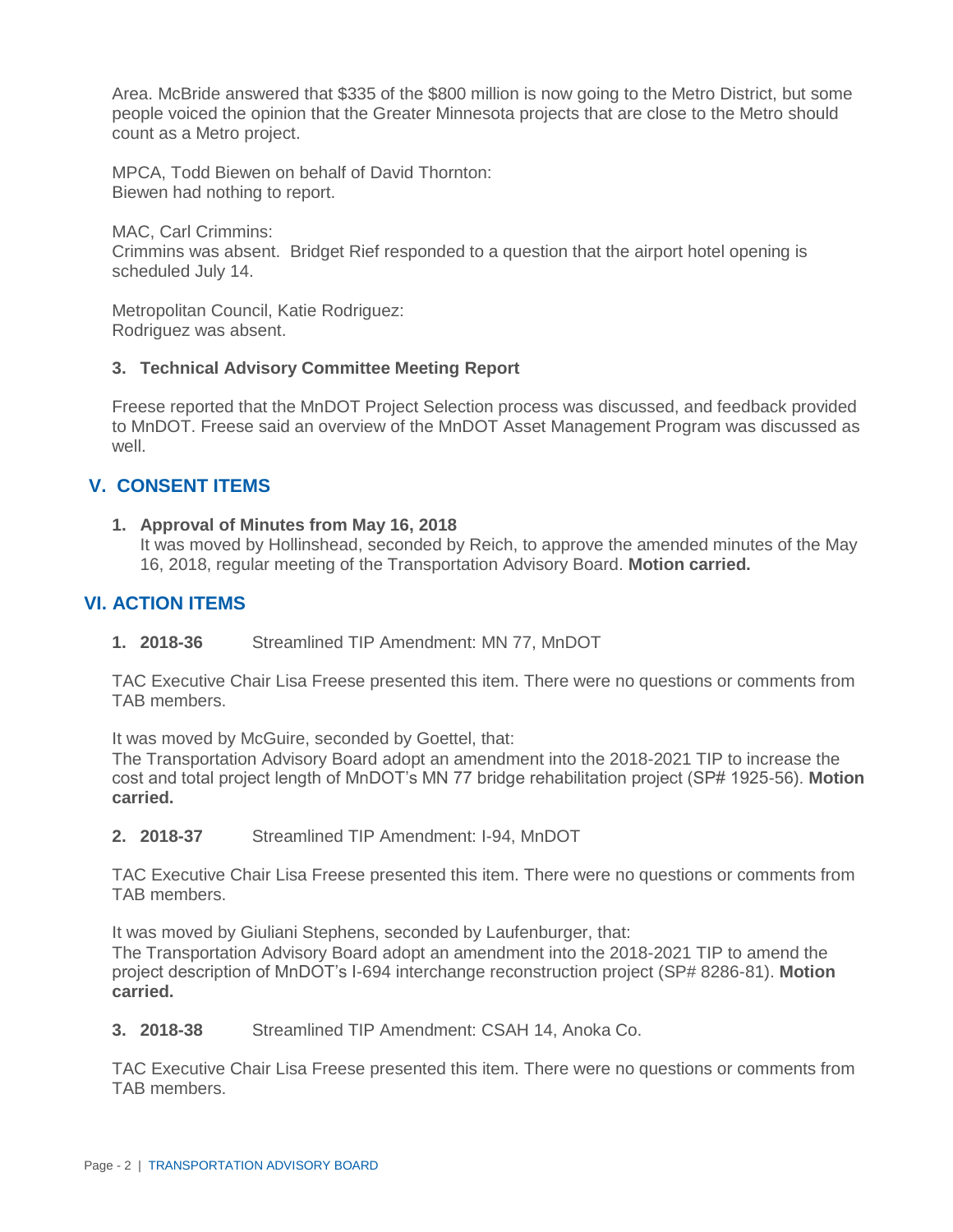It was moved by Look, seconded by Geisler, that:

The Transportation Advisory Board adopt an amendment into the 2018-2021 TIP to increase the cost of Anoka County's CSAH 14 bridge rehabilitation project (SP# 002-614-044). **Motion carried.**

**4. 2018-32** TIP Amendment: Hadley Interchange, Washington Co.

TAC Chair Lisa Freese presented this item. There were no questions or comments from TAB members.

It was moved by Karwoski, seconded by McGuire, that:

The Transportation Advisory Board approve an amendment to the 2018-2021 Transportation Improvement Program (TIP) to increase the cost of Washington County's Hadley Avenue interchange construction project (SP # 082-596-005). **Motion carried.**

### **5. 2018-33** Scope Change: Hanson Boulevard, Anoka County

TAC Chair Lisa Freese presented this item.

Look asked that the county name be corrected in the motion and body of the action transmittal. Privratsky asked for clarification on how the multimodal reduction would affect the bike trail. Freese answered that the bike trail width would remain the same and not be expanded as originally planned. Geisler asked if the cost reduction is necessary since the project could have possibly been funded at the full \$7 million. TAB Coordinator Elaine Koutsoukos added that out of the two recommendations presented in the item, Anoka County proposed the reduction of \$376,000 of federal funds. Goins shared that he believes this epitomizes what the TAB is about: discussing projects representing full transparency, the scoring system used, etc. Goins stated that this is an example of the TAB supporting transparency in the funding process, if the body or individuals are challenged. Sanger asked why ten feet is the standard for trails, if less is allowed. Freese said that the State multimodal trail standard is eight feet, but a ten-foot trail accommodates two-way traffic better. As far as the six-foot variance for the existing trail, Freese said that this went through the State Aid process and the variance process includes review by at least three county engineers. Privratsky added that the variance might have been granted because of the transmission lines on either side of the bridge. Sanger reiterated her concern for two-way bicycle and pedestrian movement on a six-foot trail and Geisler pointed out that there is a concrete wall separating the bike path from the roadway.

It was moved by Look, seconded by Wosje, that:

The Transportation Advisory Board approve the scope change request for Washington County's Hanson Boulevard Expansion project (SP # 002-678-022) to eliminate widening of the bridge over Coon Creek. **Motion carried.**

**6. 2018-34** TIP Amendment: Scope Change: Hanson Boulevard, Anoka County

TAC Chair Lisa Freese presented this item. There were no questions or comments from TAB members.

It was moved by Look, seconded by Petryk, that:

The Transportation Advisory Board approve an amendment to the 2016-2019 TIP to eliminate the widening of a bridge and change the cost of Anoka County's Hanson Boulevard Expansion (SP # 002-678-022). **Motion carried.**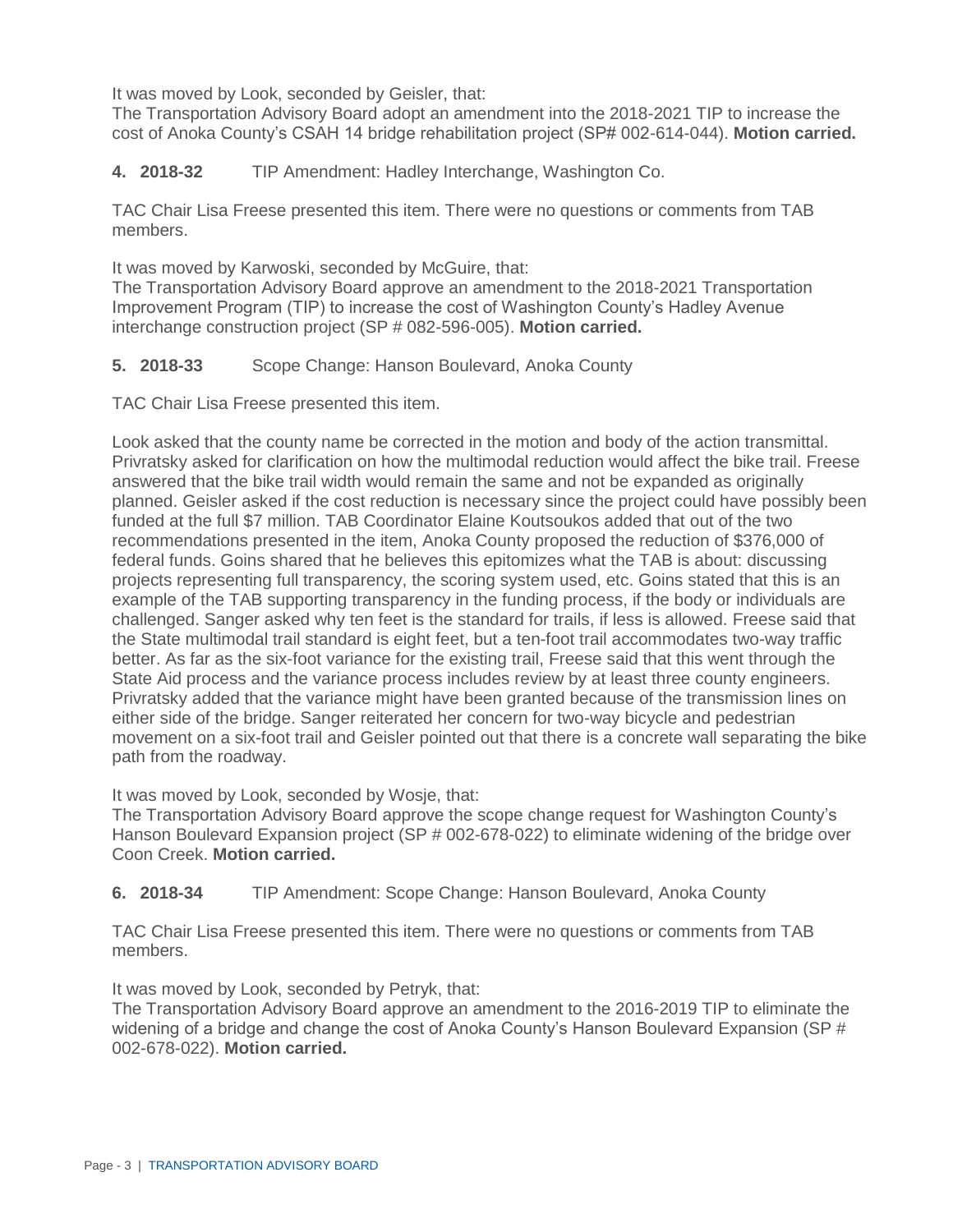### **7. 2018-35** Release Draft 2019-2022 TIP for Public Comment

TAC Chair Lisa Freese and Metropolitan Transportation Senior Planner Joe Barbeau presented this item.

McGuire asked who provides comments on this document. Barbeau said MnDOT always provides a comment since this is a moving process, but typically there are zero to five comments from an organization or citizen in support of or against a project. McGuire asked for clarification on the role of TAB members in generating public engagement and requested a list of the entities and individuals who receive the link inviting their comments. Metropolitan Council Outreach Coordinator Sara Maaske offered to share the distribution list with TAB Coordinator Elaine Koutsoukos for dissemination to TAB members.

It was moved by Laufenburger, seconded by Anderson that:

The Transportation Advisory Board adopt the draft 2019-2022 Transportation Improvement Program (TIP) for release for a public comment period. **Motion carried.**

## **VII. INFORMATION AND DISCUSSION ITEMS**

### **1. Changes to TPP (Corridors of Commerce, \$150M Mobility)**

Metropolitan Transportation Services Highway Planning & TAB/TAC Process Manager Steve Peterson presented this item.

McGuire and Goins voiced appreciation for projects listed. Privratsky asked for more detail on the Rethinking 94 scope. McBride shared that MnDOT has been working with the local community to discuss the investment that needs to be made on, above, and around the freeway. McBride added that there is a \$700 million to a billion-dollar investment that needs to happen over the next 20 to 30 years. There was discussion regarding the fact that some projects cannot be changed despite public comments received. McBride added that while the TAB may not have control over the project, the feedback is still valuable.

#### **2. Geographic Balance in Regional Solicitation**

Metropolitan Transportation Services Highway Planning & TAB/TAC Process Manager Steve Peterson presented this item.

Laufenburger asked for clarification on what "employment and population percentage" represents. Peterson said it is the number of jobs in the county. Peterson said the population is not limited to the working age, it includes everyone. Laufenburger asked what other measurements were considered and if income was one of them. Peterson answered that vehicle miles traveled, transit trips taken, miles of roadway, and travel shed have been other measures used by Metropolitan Planning Organizations, but income has not been a measure used. Laufenburger mentioned that there is the trend of individuals working from their homes. TAB Coordinator Elaine Koutsoukos' suggestion of poverty level being a measure to be looked at as well was also brought up. Geisler asked if the urban/suburban land use designations were based on population density. Peterson responded that it is based on community type, including population density and land use density. Geisler asked if it would be relatively congruent with the population numbers, Peterson answered in the affirmative. Sanger asked if existing data could capture the net gain and net loss between where people live and where they travel to work or school. Peterson directed the TAB to the following slides. Karwoski asked if the data showed those coming from Wisconsin to work, as well as those passing through a county to get to work. Peterson answered that this would show up in the slide listing employment numbers. Look asked where the federal dollar amount shown comes from.